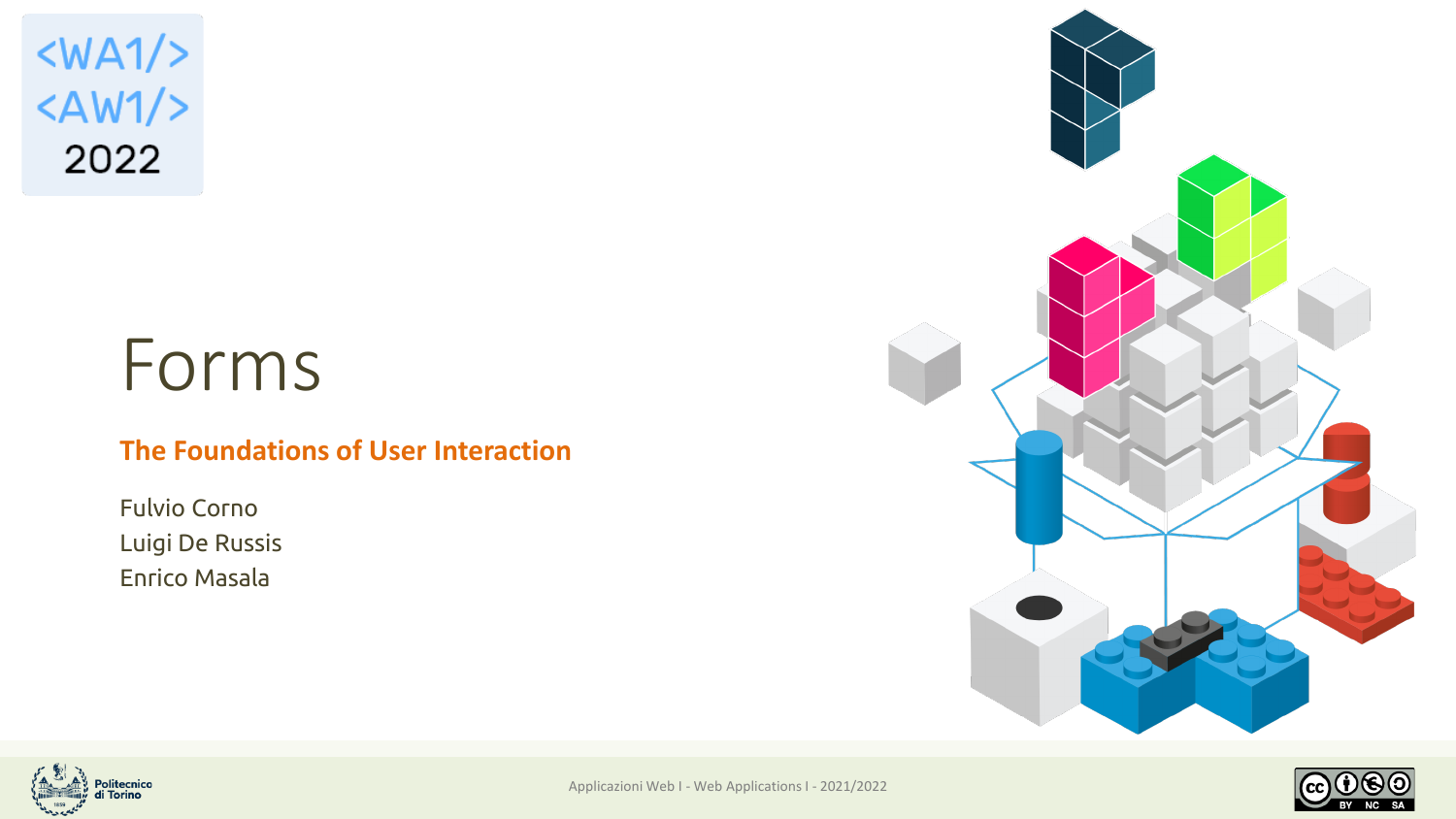

<https://reactjs.org/docs/forms.html>

Full Stack React, Chapter "Forms"

React Handbook, Chapter "JSX"

Forms, Events and Event Handlers

#### **FORMS IN JSX**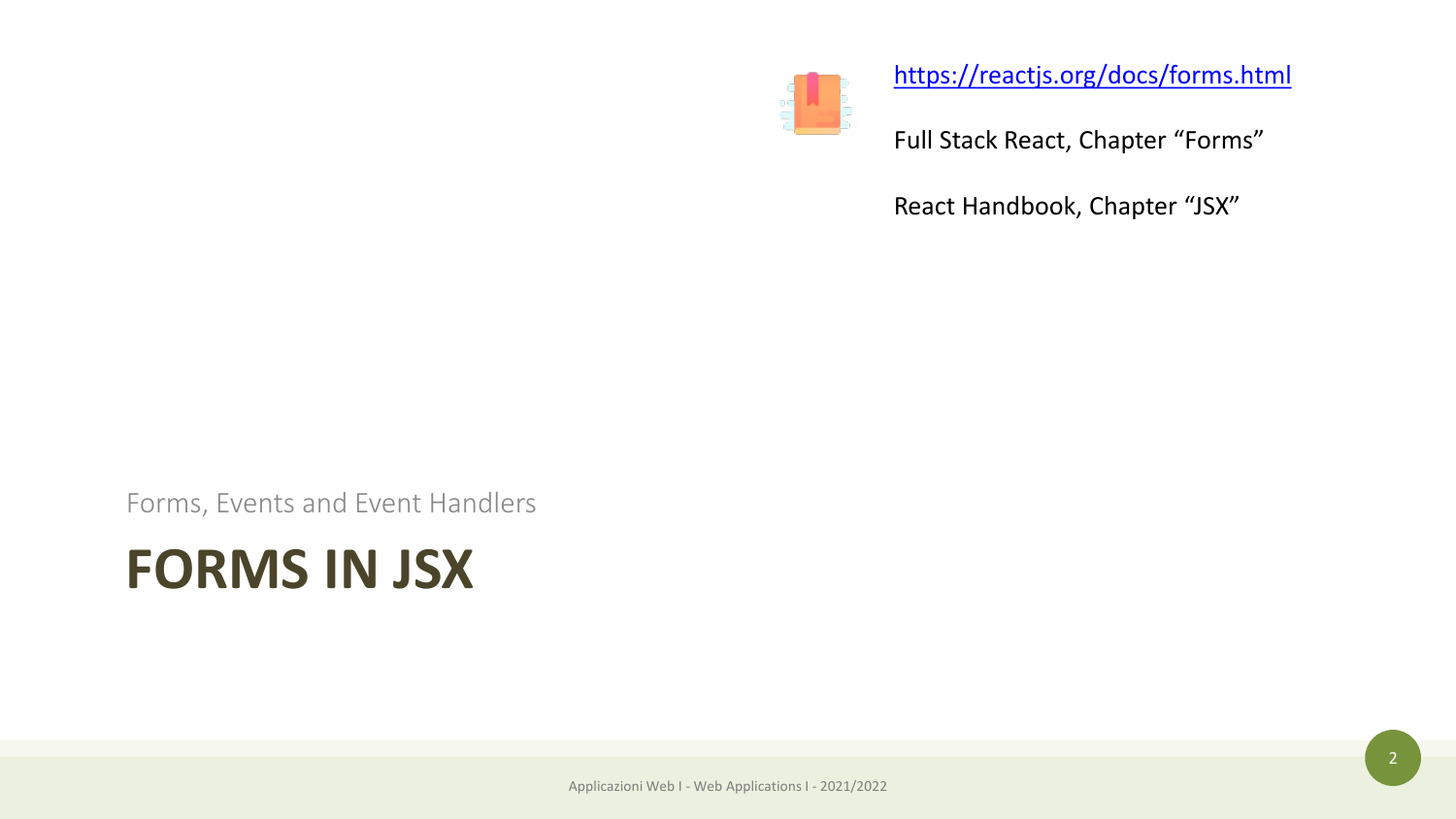#### HTML Forms

- (Native) HTML Forms are *inconsistent*: different ways of handling values, events etc. depending on the type of input element
	- Consequence of backward compatibility
- For instance:
	- onChange on a radio button is not easy to handle
	- value in a textarea does not work, etc.
- React flattens this behavior exposing (via JSX) a more uniform interface
	- Synthetic Events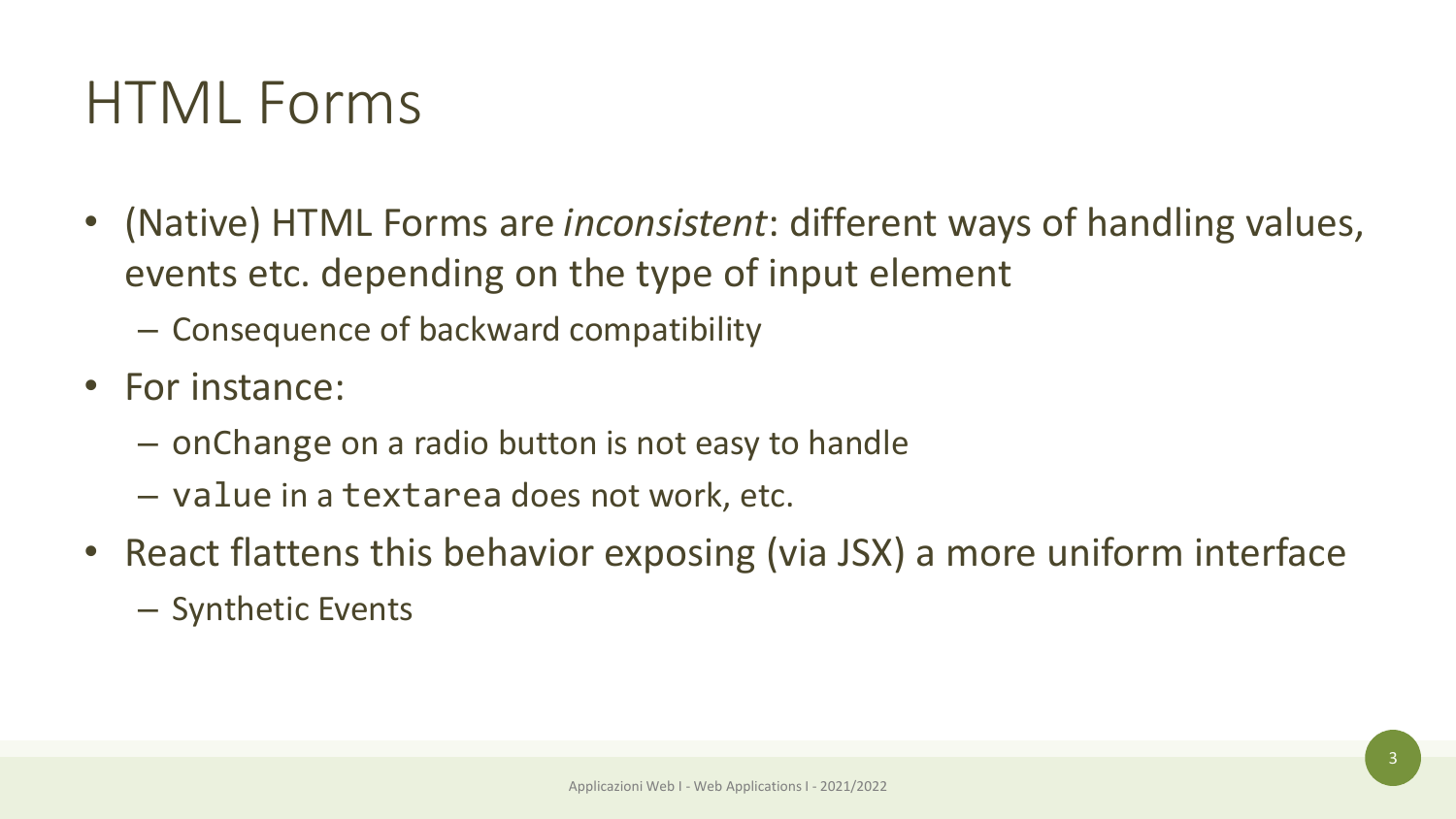#### Value in JSX forms

- The **value** attribute always holds the current value of the field
- The defaultValue attribute holds the default value that was set when the field was created
- This also applies to
	- textarea: the content is in the value attribute; it is NOT to be taken from the actual content of the <textarea>...</textarea> tag
	- select: do not use the <option selected> syntax, but <select value='id'>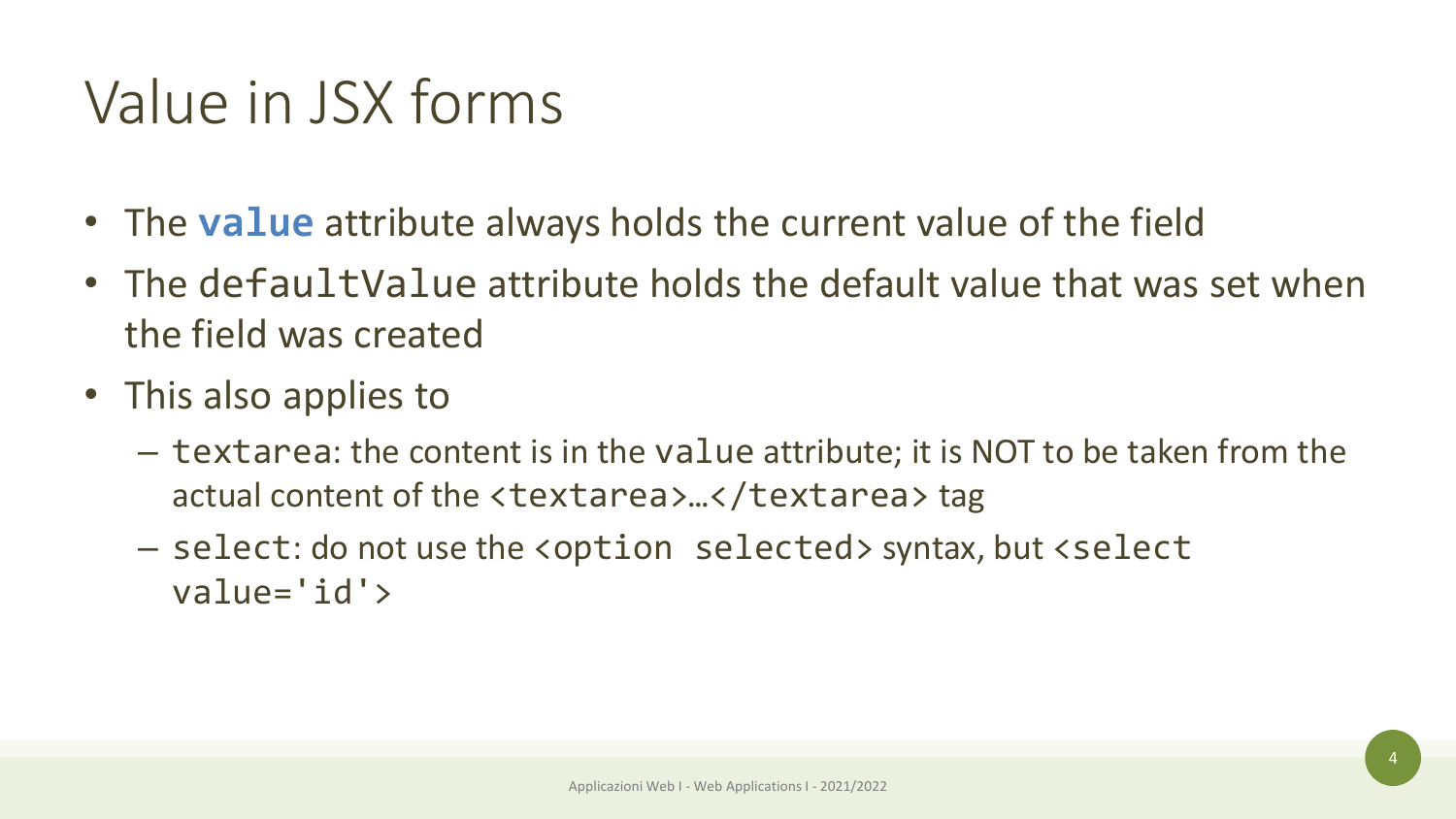#### Change Events in JSX Forms

- React provides a more consistent **onChange** event
- By passing a function to the onChange attribute you can subscribe to events on form fields (every time value changes)
- onChange fires when typing a single character into an input or textarea field
- It works consistently across fields: even radio, select and checkbox input fields fire a onChange event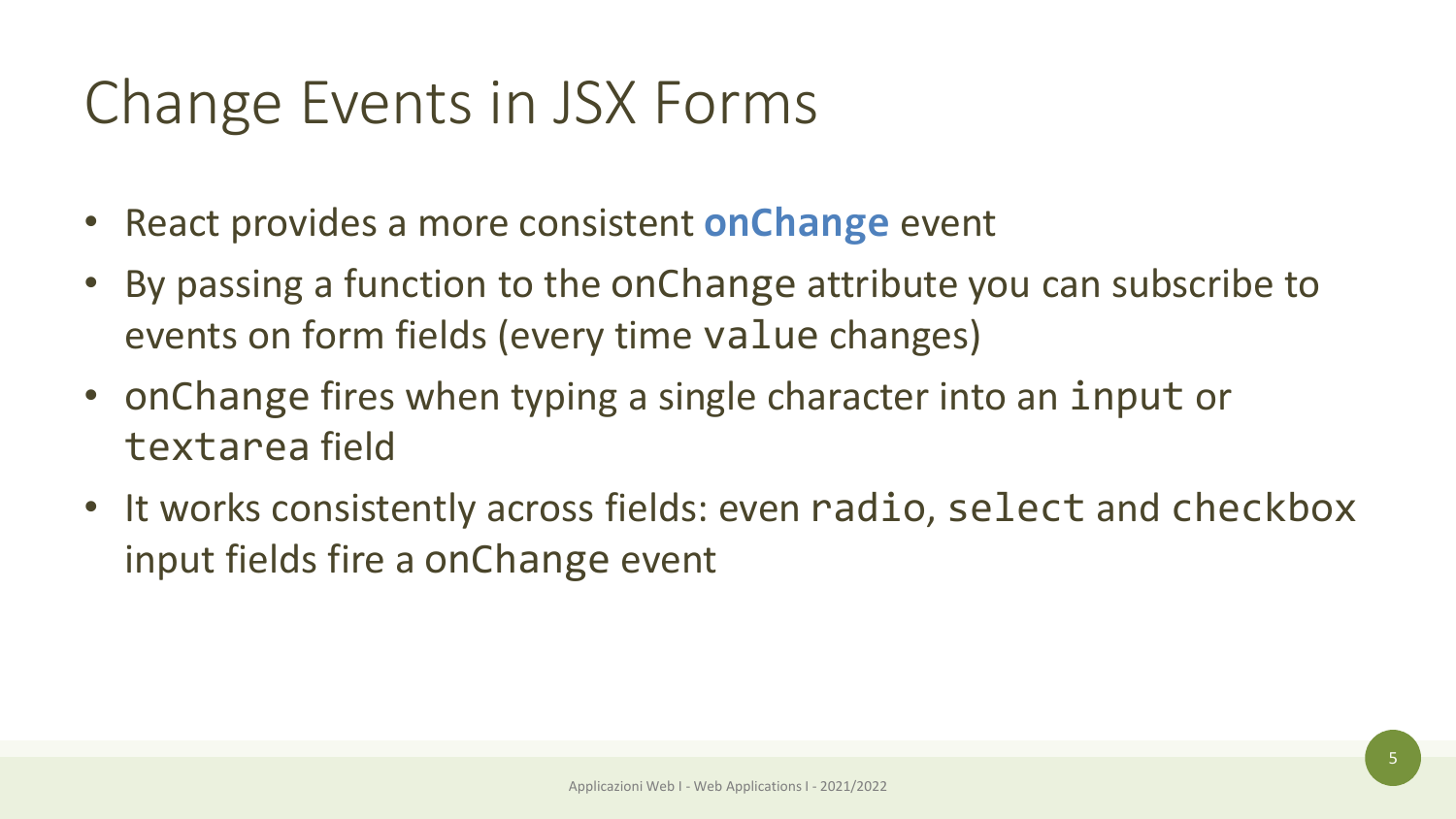#### Event Handlers

- An Event Handler callback function is called with one parameter: an event object
- All event objects have a standard set of properties
	- event.target: *source* of the event
- Some events, depending on categories, have more specific properties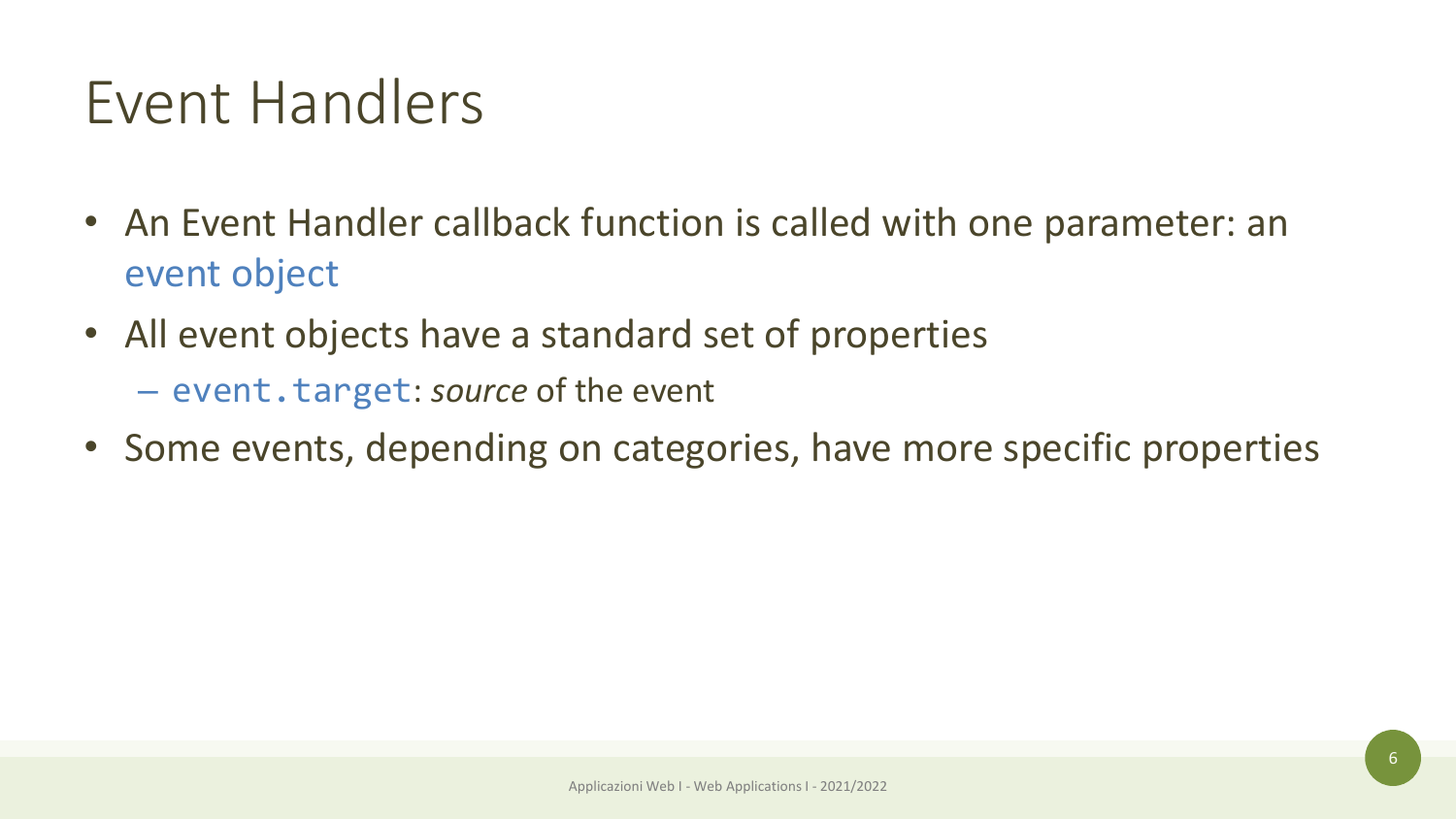# Synthetic Events

- "High level events" wrap the corresponding DOM Events
- Same attributes as DOMEvent
- target points to the source of the event.
- In case of a *form element*
	- target.value = current input value
	- target.name = input element name

#### <https://reactjs.org/docs/events.html>

boolean bubbles boolean cancelable DOMEventTarget currentTarget boolean defaultPrevented number eventPhase boolean isTrusted **DOMEvent nativeEvent void preventDefault()** boolean isDefaultPrevented() **void stopPropagation()** boolean isPropagationStopped() **DOMEventTarget target** number timeStamp string type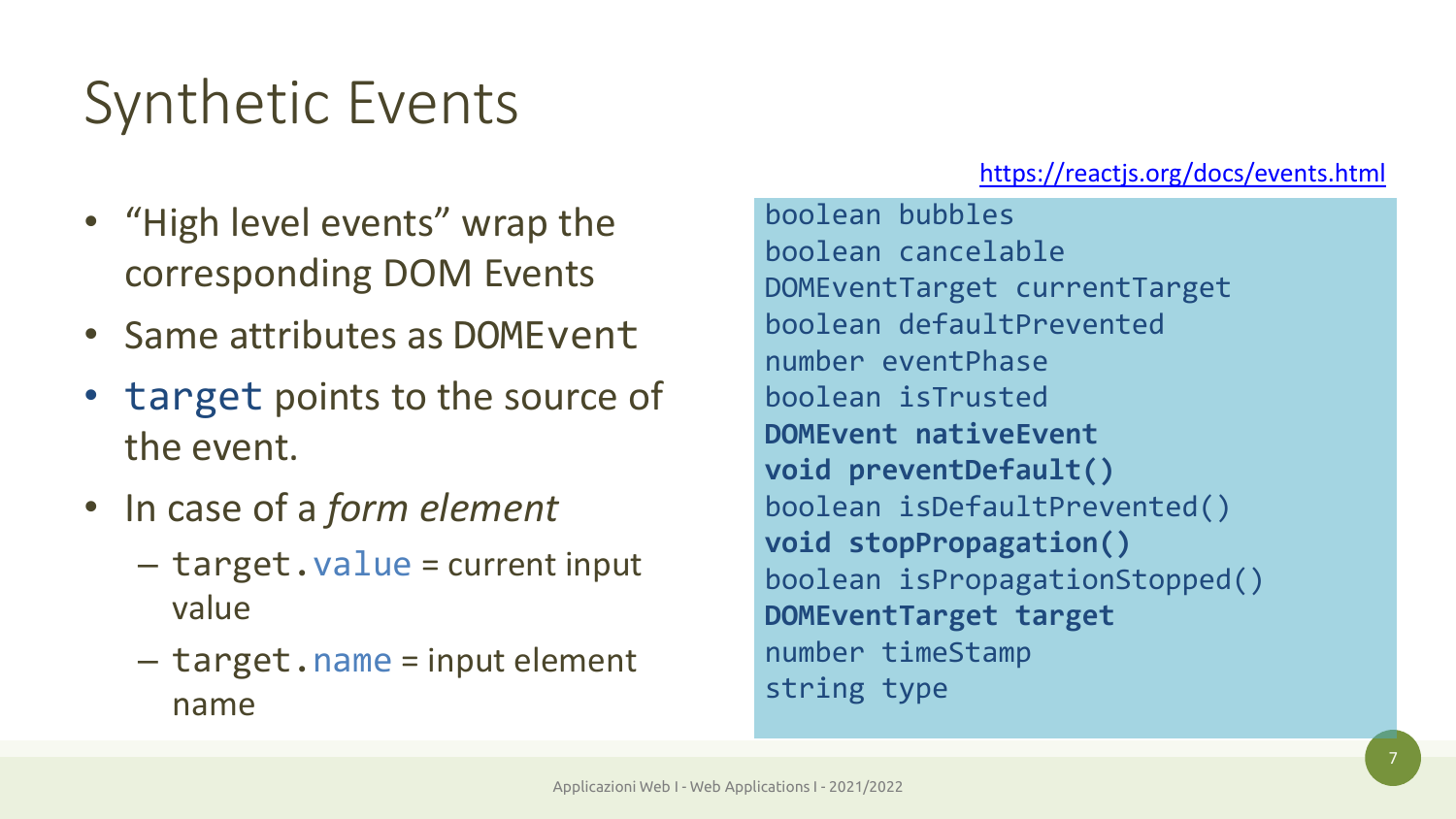#### Synthetic Events

#### <https://reactjs.org/docs/events.html>

| <b>Category</b> | <b>Events</b>                                                                                                                                                                                                                                                           |
|-----------------|-------------------------------------------------------------------------------------------------------------------------------------------------------------------------------------------------------------------------------------------------------------------------|
| Clipboard       | onCopy onCut onPaste                                                                                                                                                                                                                                                    |
| Composition     | onCompositionEnd onCompositionStart onCompositionUpdate                                                                                                                                                                                                                 |
| Keyboard        | onKeyDown onKeyPress onKeyUp                                                                                                                                                                                                                                            |
| Focus           | onFocus onBlur                                                                                                                                                                                                                                                          |
| Form            | onChange onInput onInvalid onReset onSubmit                                                                                                                                                                                                                             |
| Generic         | onError onLoad                                                                                                                                                                                                                                                          |
| Mouse           | onClick onContextMenu onDoubleClick onDrag onDragEnd onDragEnter onDragExit onDragLeave onDragOver onDragStart onDrop<br>onMouseDown onMouseEnter onMouseLeave onMouseMove onMouseOut onMouseOver onMouseUp                                                             |
| Pointer         | onPointerDown onPointerMove onPointerUp onPointerCancel onGotPointerCapture onLostPointerCapture onPointerEnter<br>onPointerLeave onPointerOver onPointerOut                                                                                                            |
| Selection       | onSelect                                                                                                                                                                                                                                                                |
| Touch           | onTouchCancel onTouchEnd onTouchMove onTouchStart                                                                                                                                                                                                                       |
| U               | onScroll                                                                                                                                                                                                                                                                |
| Wheel           | onWheel                                                                                                                                                                                                                                                                 |
| Media           | onAbort onCanPlay onCanPlayThrough onDurationChange onEmptied onEncrypted onEnded onError onLoadedData<br>onLoadedMetadata onLoadStart onPause onPlay onPlaying onProgress onRateChange onSeeked onSeeking onStalled onSuspend<br>onTimeUpdate onVolumeChange onWaiting |
| Image           | onLoad onError                                                                                                                                                                                                                                                          |
| Animation       | onAnimationStart onAnimationEnd onAnimationIteration                                                                                                                                                                                                                    |
| Transition      | onTransitionEnd                                                                                                                                                                                                                                                         |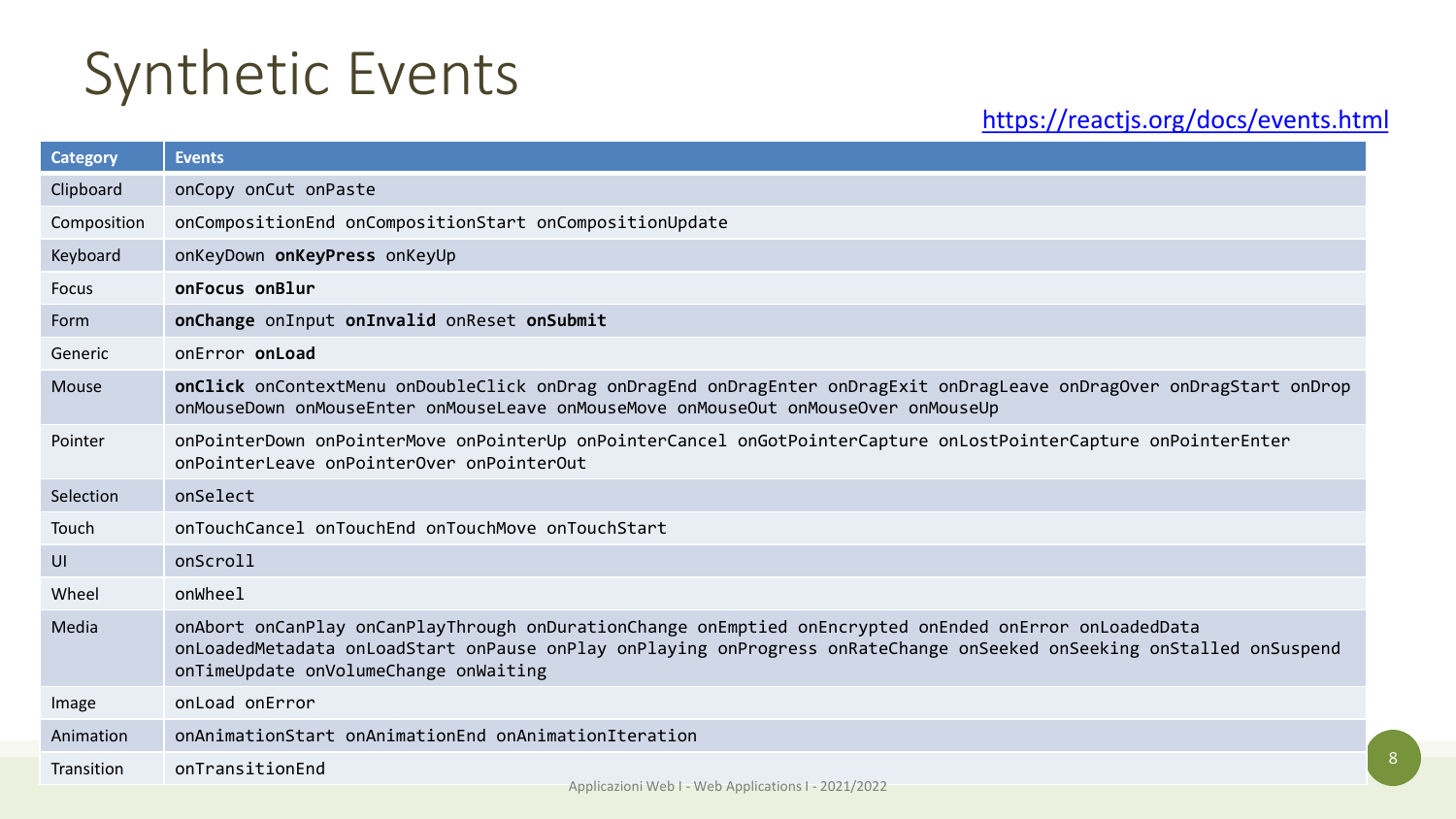# Tip: Defining Event Handlers

- Define the function as...
	- an arrow function
	- a function expression

const handler =  $()$  =>  $\{ ... \}$ 

handler = function()  $\{ \ldots \}$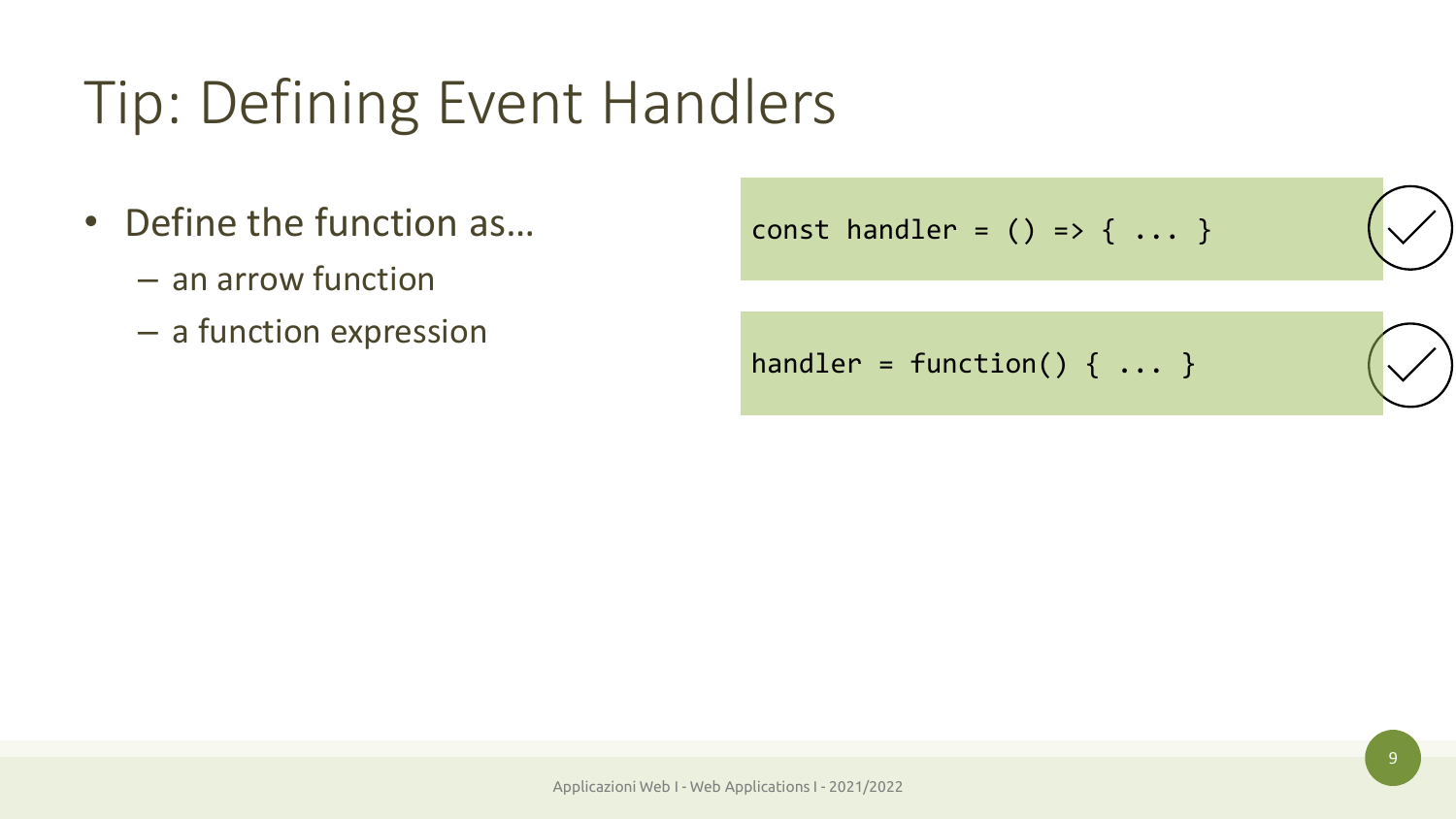# Tip: Defining Event Handlers

- Pass the *name* of the function as a prop
	- As a function object (not string)
	- Don't *call* the function

return <div handler={handler} />

return <div handler={handler()} />

return <div handler='handler' />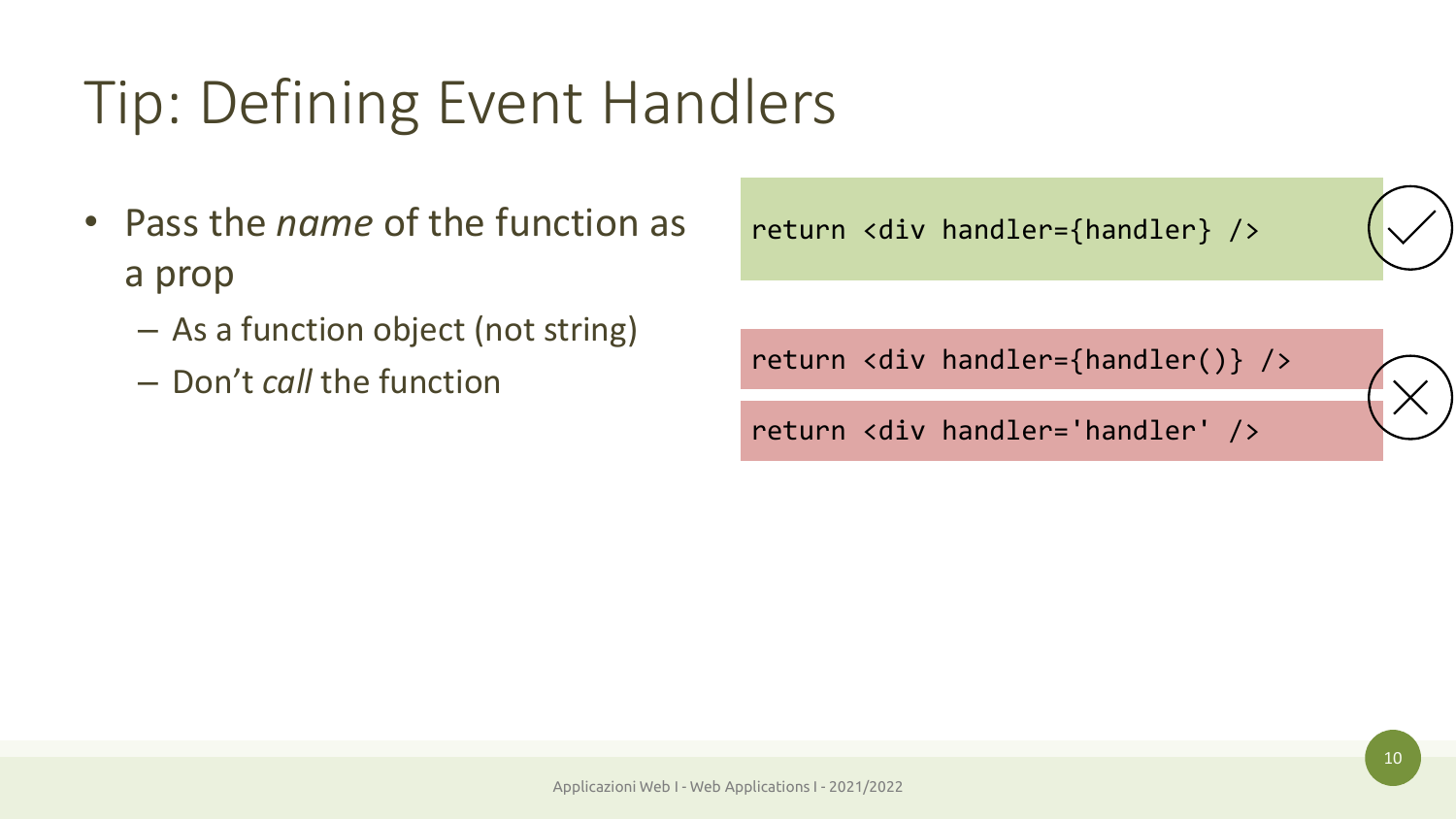# Tip: Defining Event Handlers

- Specify the *name* of the function prop in the event handler
- If you need to pass *parameters*, use an *arrow* function

return <br/>button onClick= {props.handler} />

return <br/>button onClick= {props.handler()} />

return <br/> <br/>
chutton onClick= {props.handler(a, b)} />

return <br/> <br/>
chutton onClick=  $\{() \Rightarrow$ props.handler()} />

return <br/> <br/>
continuation onClick=  $\{() \Rightarrow$ props.handler(a, b)} />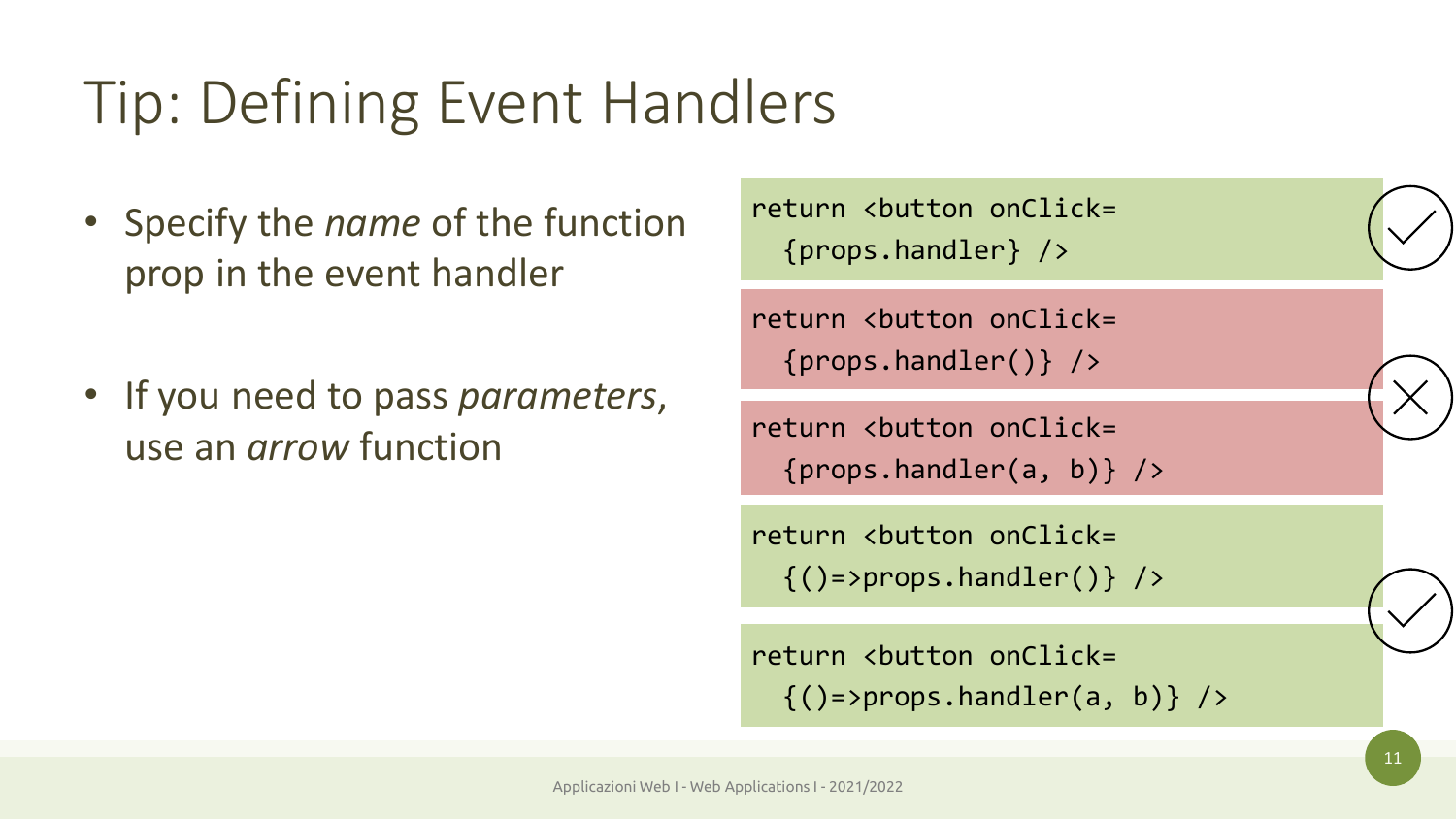### Who Owns The State?

- Form elements are inherently stateful: they hold a value
	- Input text form, selection, etc.
- React components are designed to handle the state
- The props and state are used to render the component
	- To correctly render the component from the virtual DOM, React needs to know which value must be set in the form element
	- Hence, on every change (onChange) React *must be notified* to get the new value and update the component state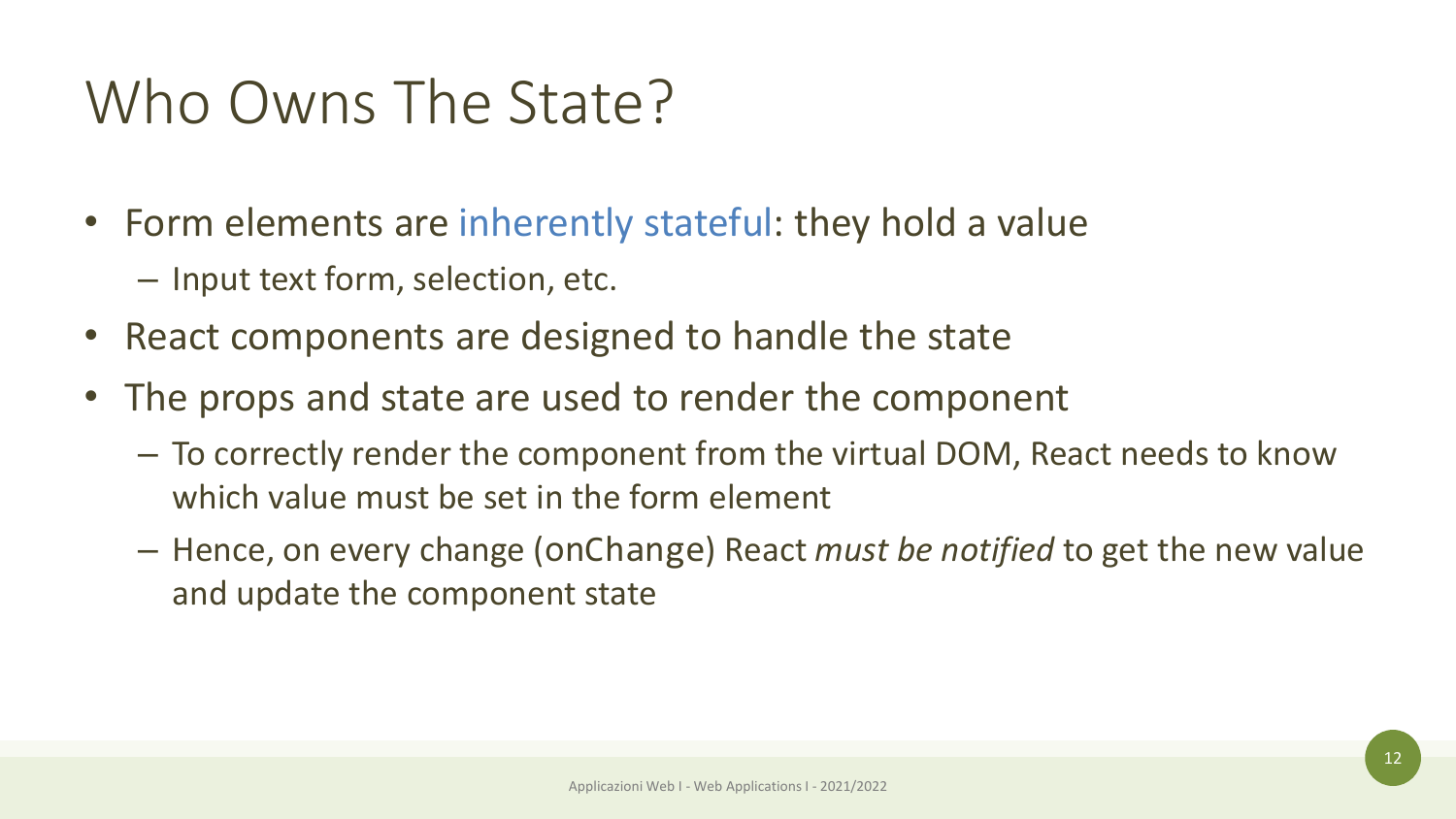# Where Is The Source of Truth?

#### **Controlled Components**

• When the React component holds, in its state, the value to be shown in the form element, it is named a **controlled** component



#### **Uncontrolled components**

- In some occasions, it could be useful to keep the value directly in the HTML form element in the DOM: **uncontrolled** component
	- **Legacy** code
	- Read-only components (e.g., file selection)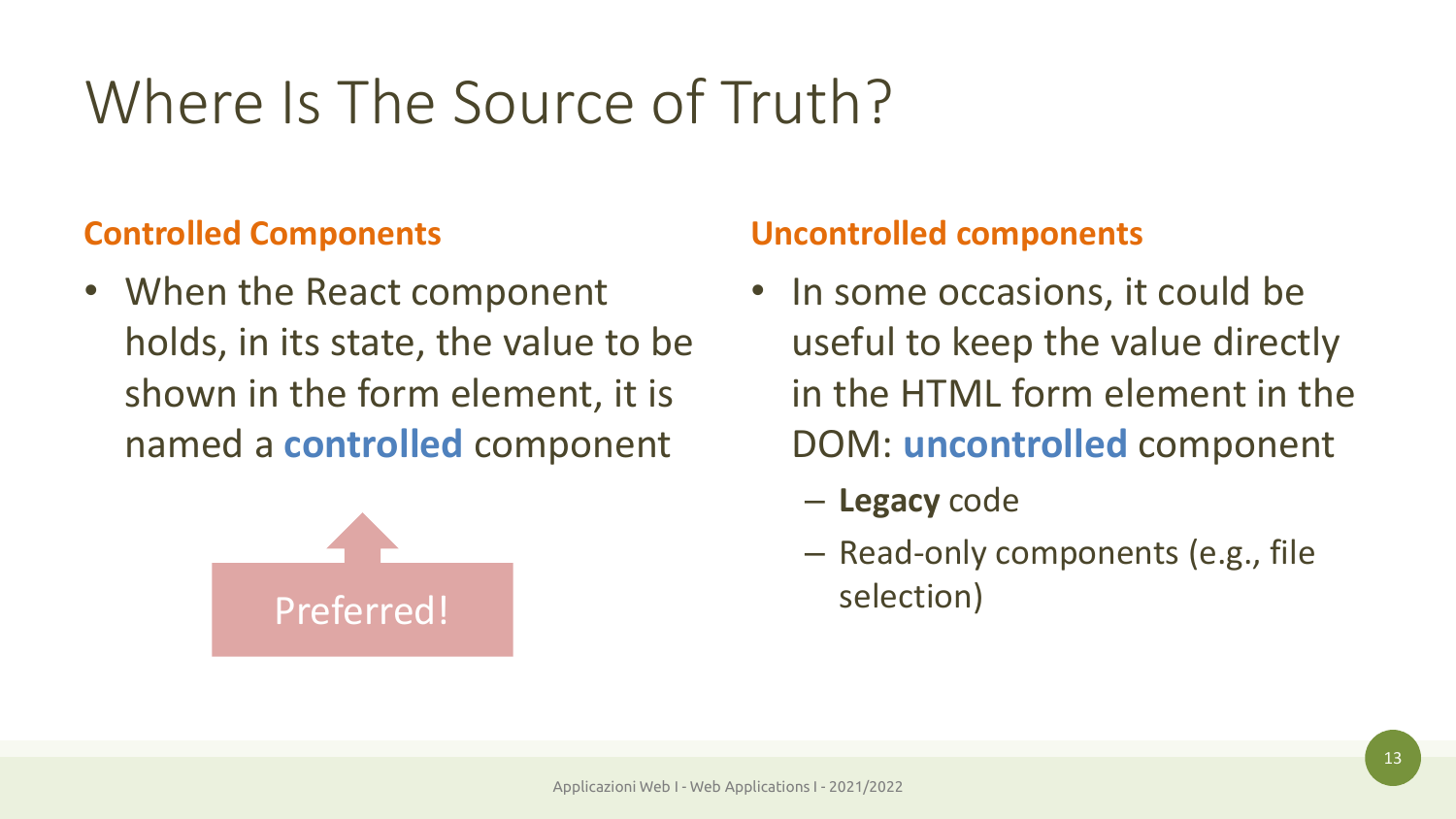

Setting value +

 $\triangle$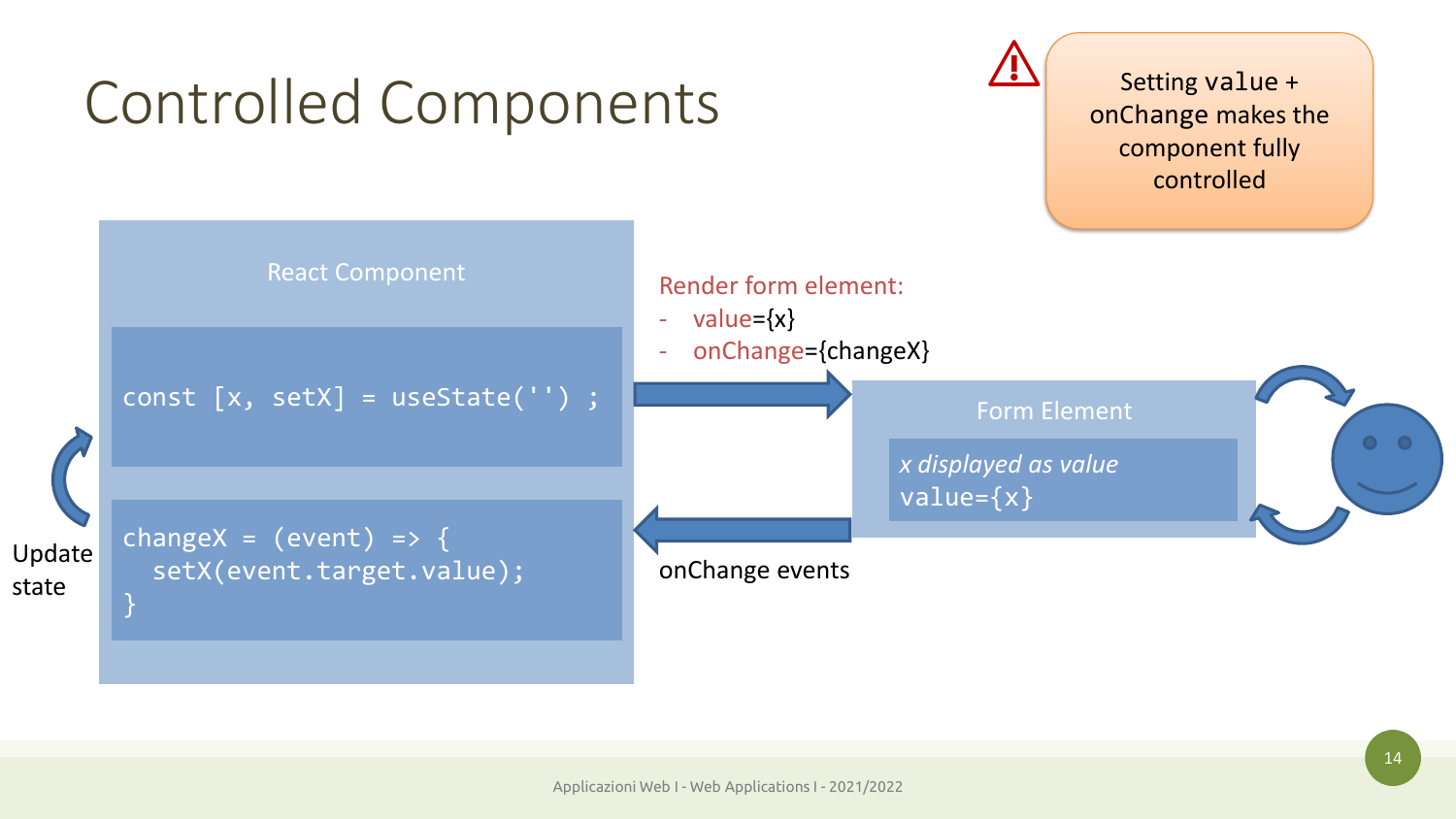#### Controlled Component

• The event handler changes the state, *setXXX()* starts the update of the virtual DOM that then updates the actual DOM content

```
function MyForm (props) {
  const [name, setName] = useState();
  return <form onSubmit={handleSubmit}>
    <label> Name:
      <input type="text" value={name}
         onChange={handleChange} />
    </label>
    <input type="submit" value="Submit" />
  </form> ;
}
```

```
handleSubmit = (event) => {
 console.log('Name submitted: ' +
    name);
 event.preventDefault();
}
handleChange = (event) => {
 setName(event.target.value) ;
};
```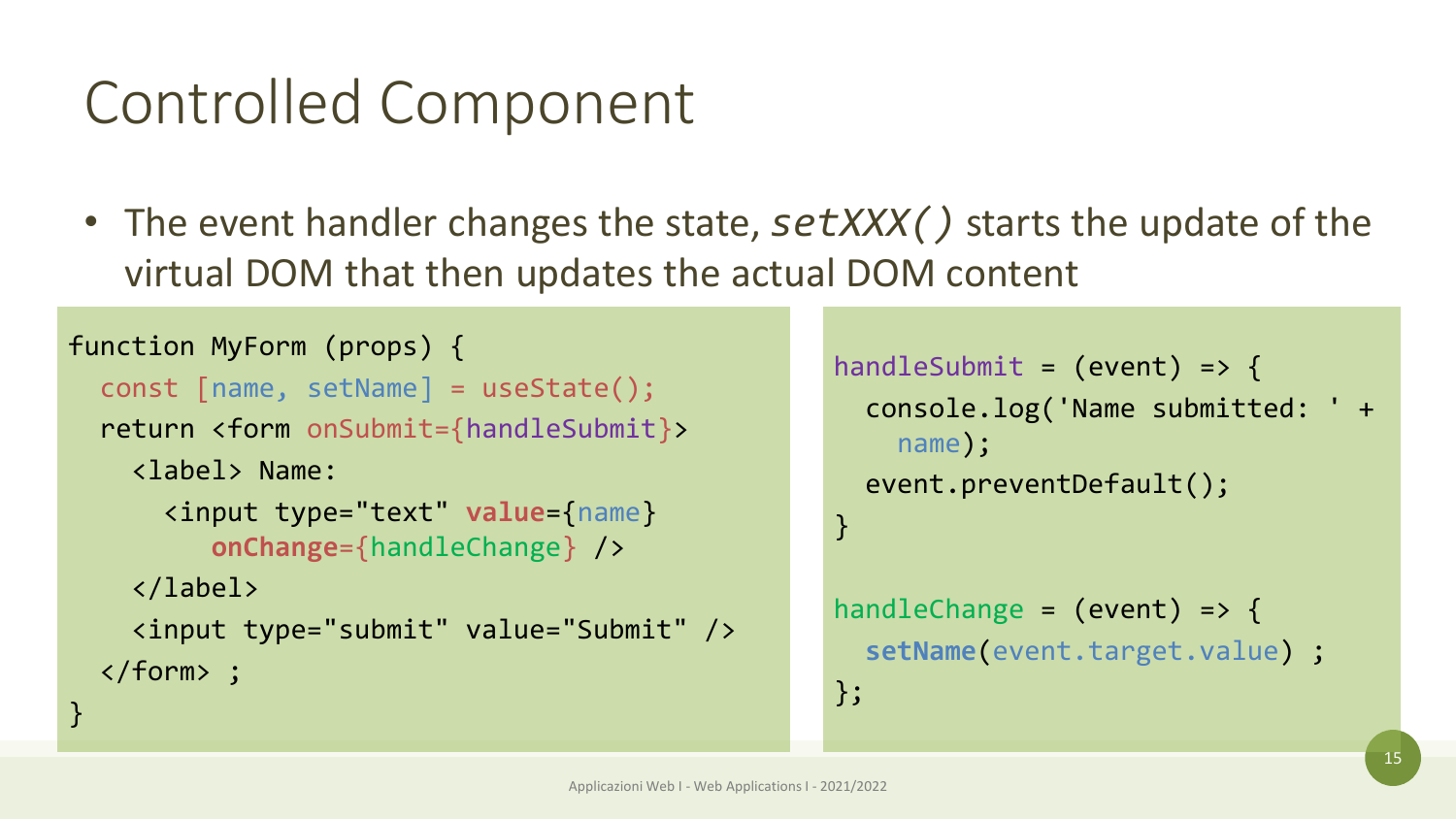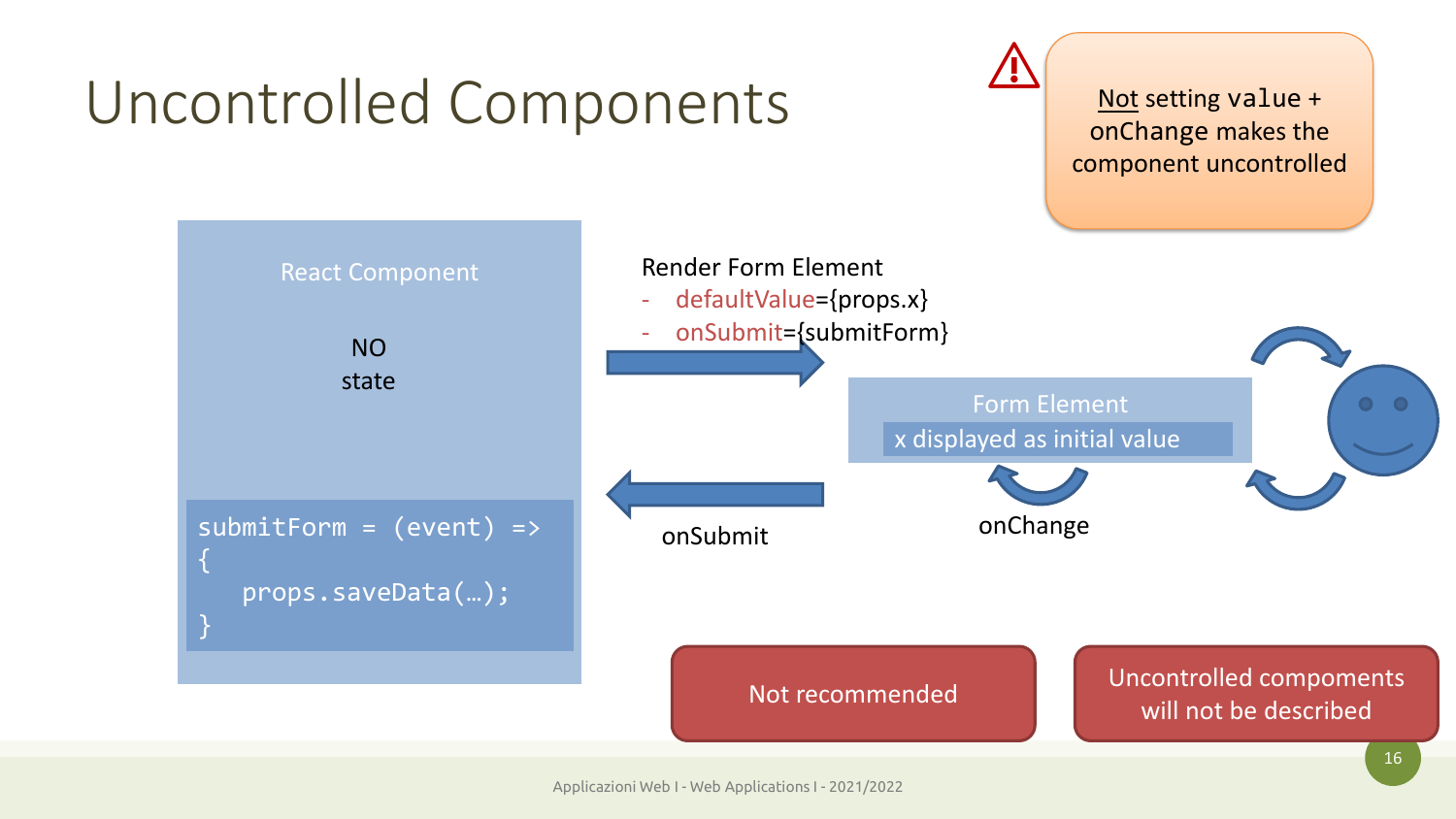#### Tip: Form Submission

- The onSubmit event is generated by the <form> element
- Always call event.preventDefault() to avoid the submission (and reloading of the page)
- Perform *validation* of *all form data* before proceeding
	- Using checks on state variables (on a controlled component, they contain updated information)
	- May use validator<https://github.com/validatorjs/validator.js>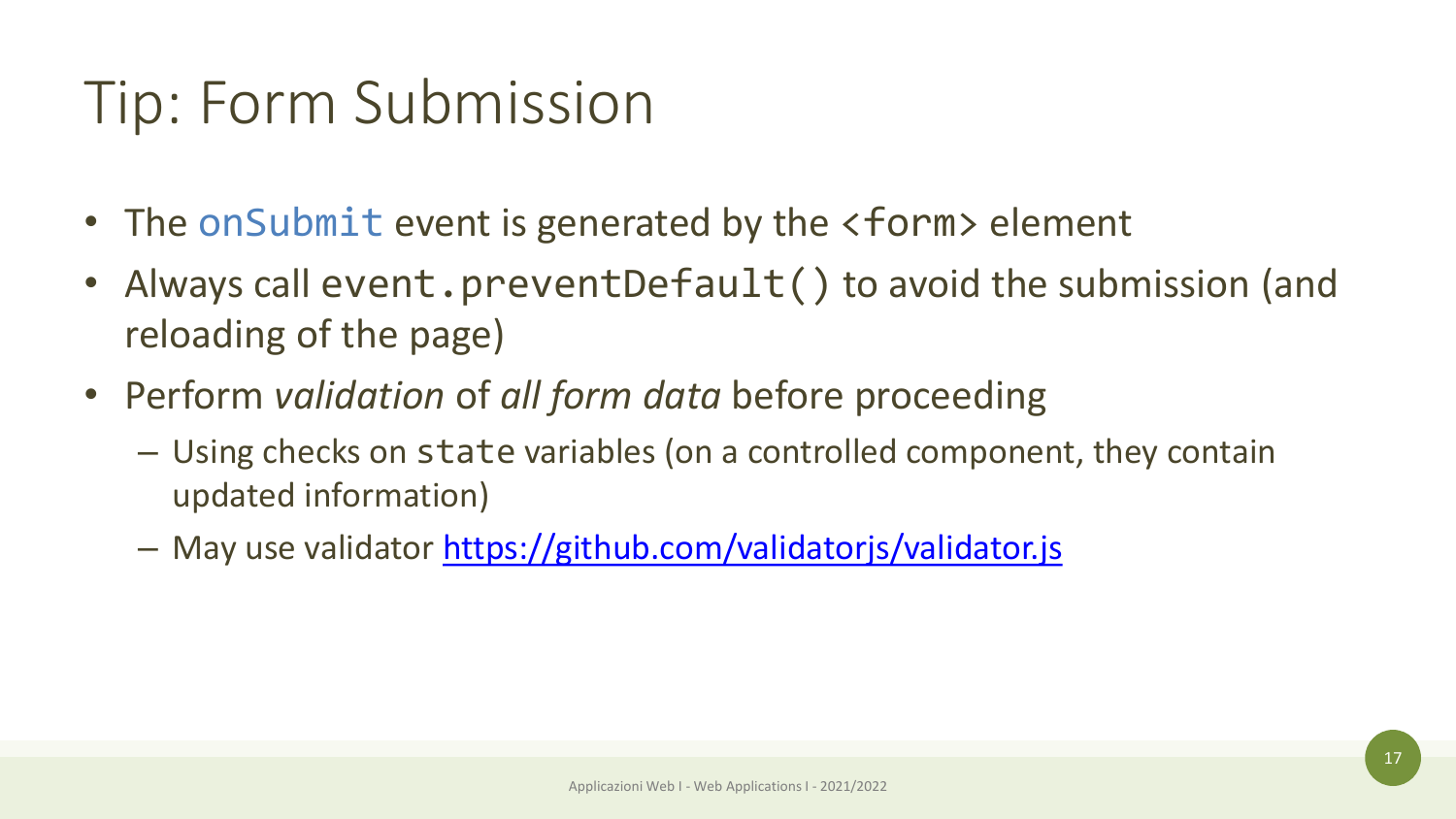### Alternatives to Controlled Components

- Sometimes, it is tedious to use controlled components
	- Need to write an event handler for every way data can change
	- Pipe all of the input state through a React component
- Alternatively, use a **library** such as Formik
	- Keep things organized without hiding them too much
	- Form state is inherently ephemeral and local: does not use state management solutions (e.g., Redux/Flux) which would unnecessary complicate things
	- Includes validation, keeping track of the visited fields, and handling form submission

<https://jaredpalmer.com/formik>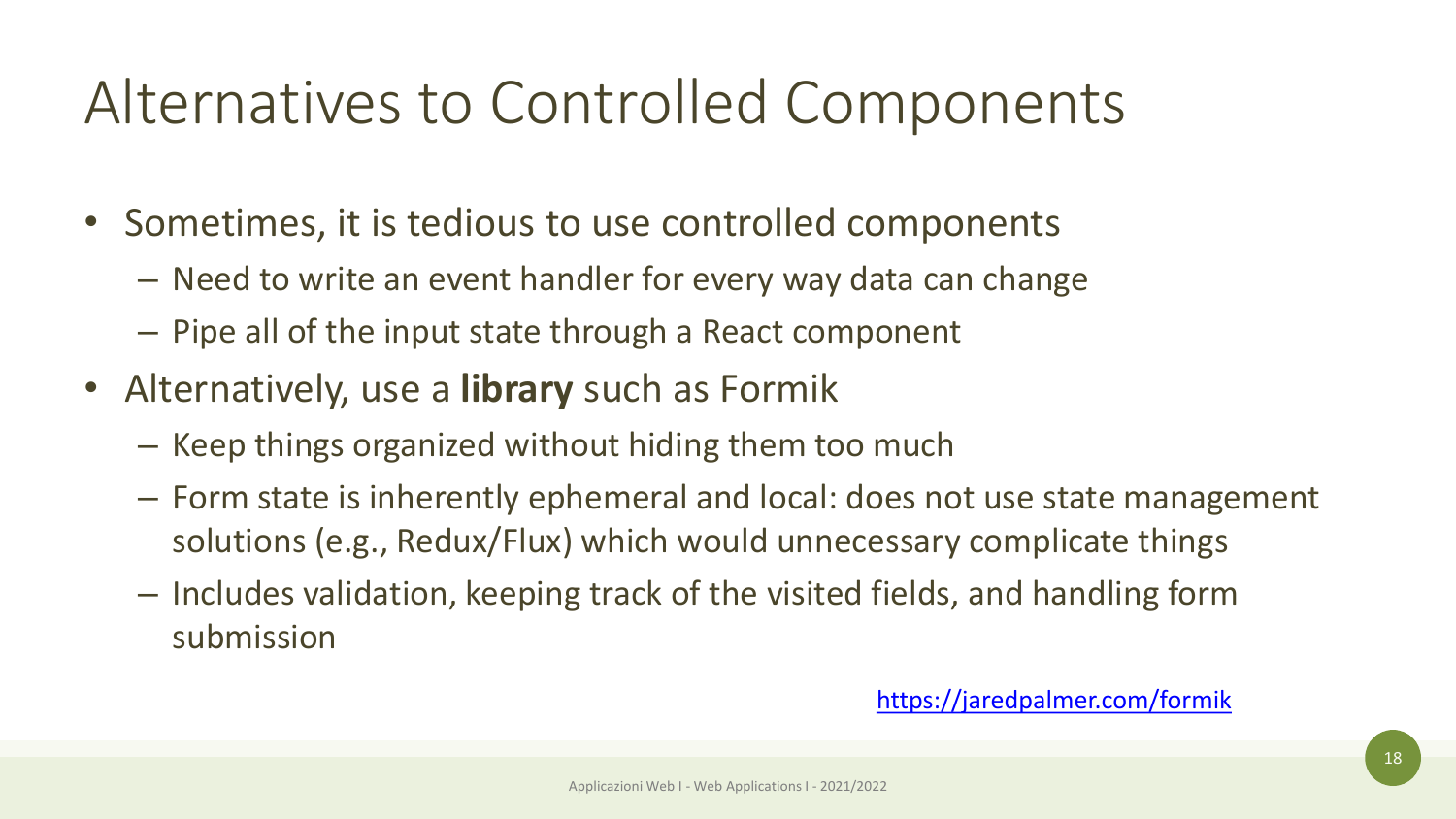#### Tips: Handling Arrays in State

- React setXXX() with arrays requires that a new array is returned (cannot mutate the current state)
	- What is the correct way to handle arrays in React state?
- Use a new array as the value of the property
- Use a callback to ensure no modifications are missed
- Typical cases -- mostly triggered by form events
	- Add items
	- Update items
	- Remove items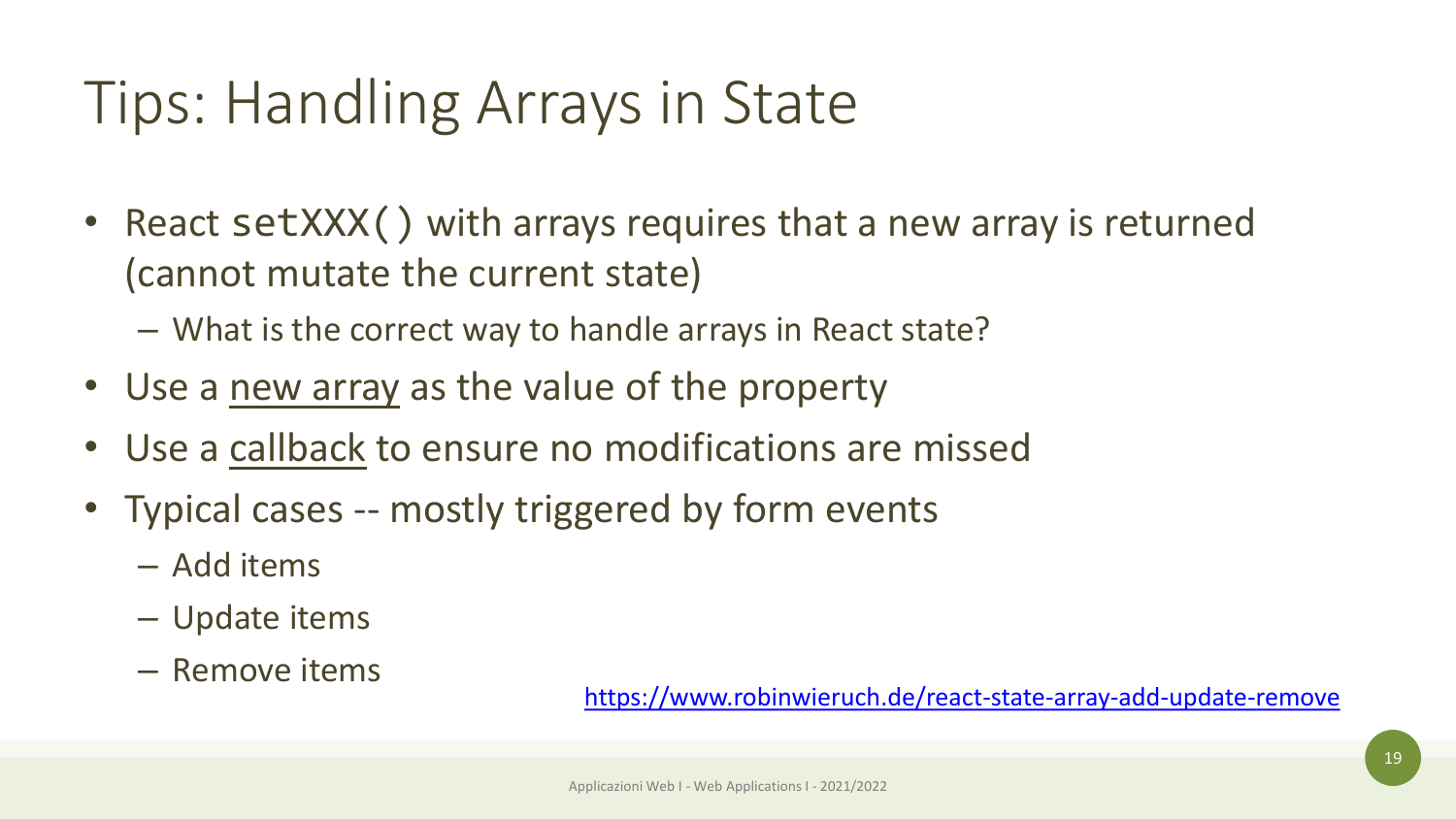#### Adding Items in array-valued state

```
// Append at the end: use .concat()
// NO .push(): it returns the number of 
elements, not the array
...
const [list, setList] = useState(['a', 
'b', 'c']);
...
setList(oldList =>
    return oldList.concat(newItem);
)
```

```
// Insert value(s) at the beginning
// use spread operator
...
const [list, setList] = useState(['a', 
'b', 'c']);
...
setList(oldList =>
    return [newItem, ...oldList];
)
```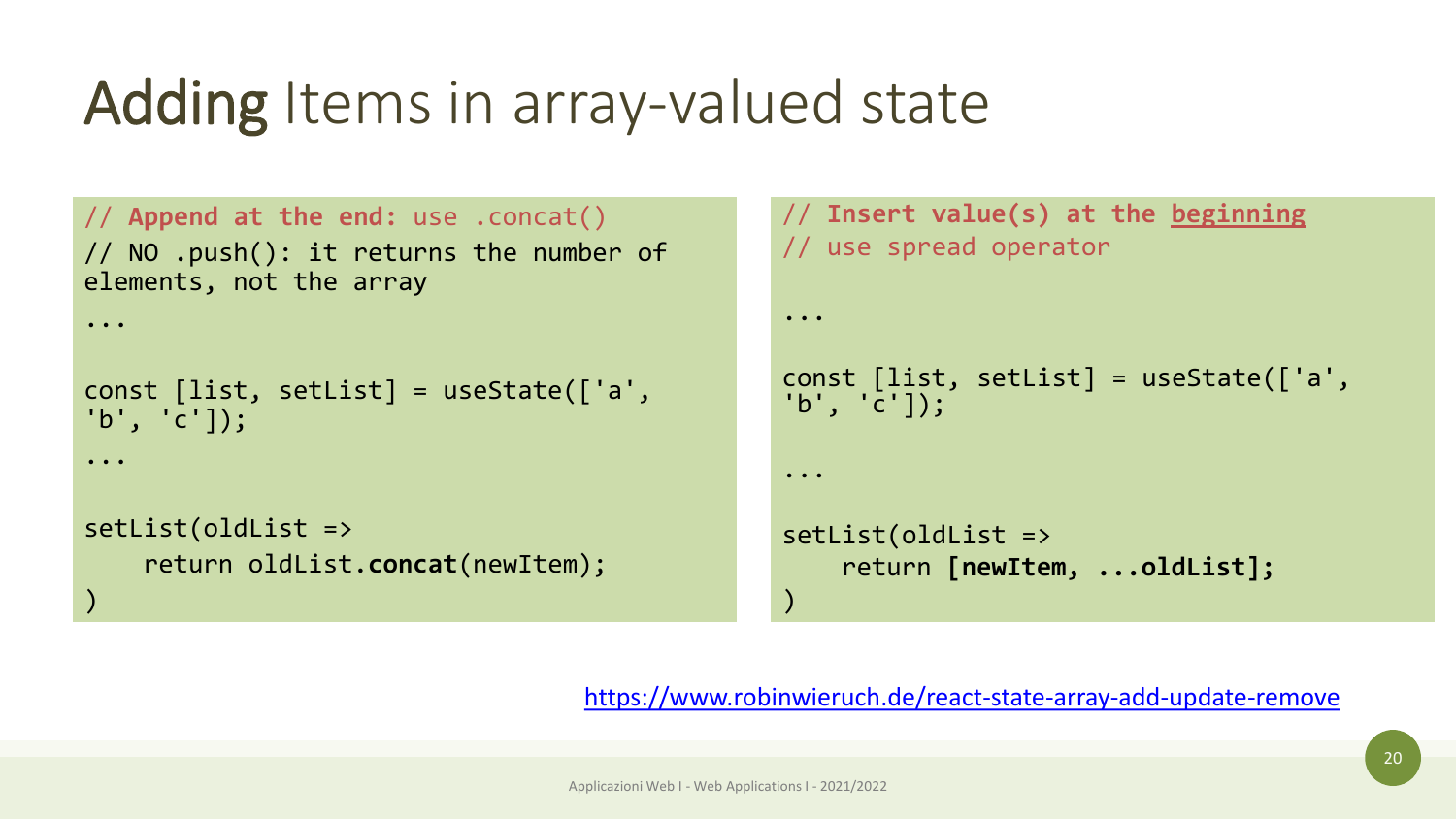# Updating Items in array-valued state

```
// Update item: use map()
...
const [list, setList] = useState([11, 42, 32]);...
// i is the index of the element to update
setList(oldList => {
      const list = oldList.map((item, j) => {
        if (j === i) {
          return item + 1; // update the item
       } else {
          return item;
        }
      });
      return list ;
});
```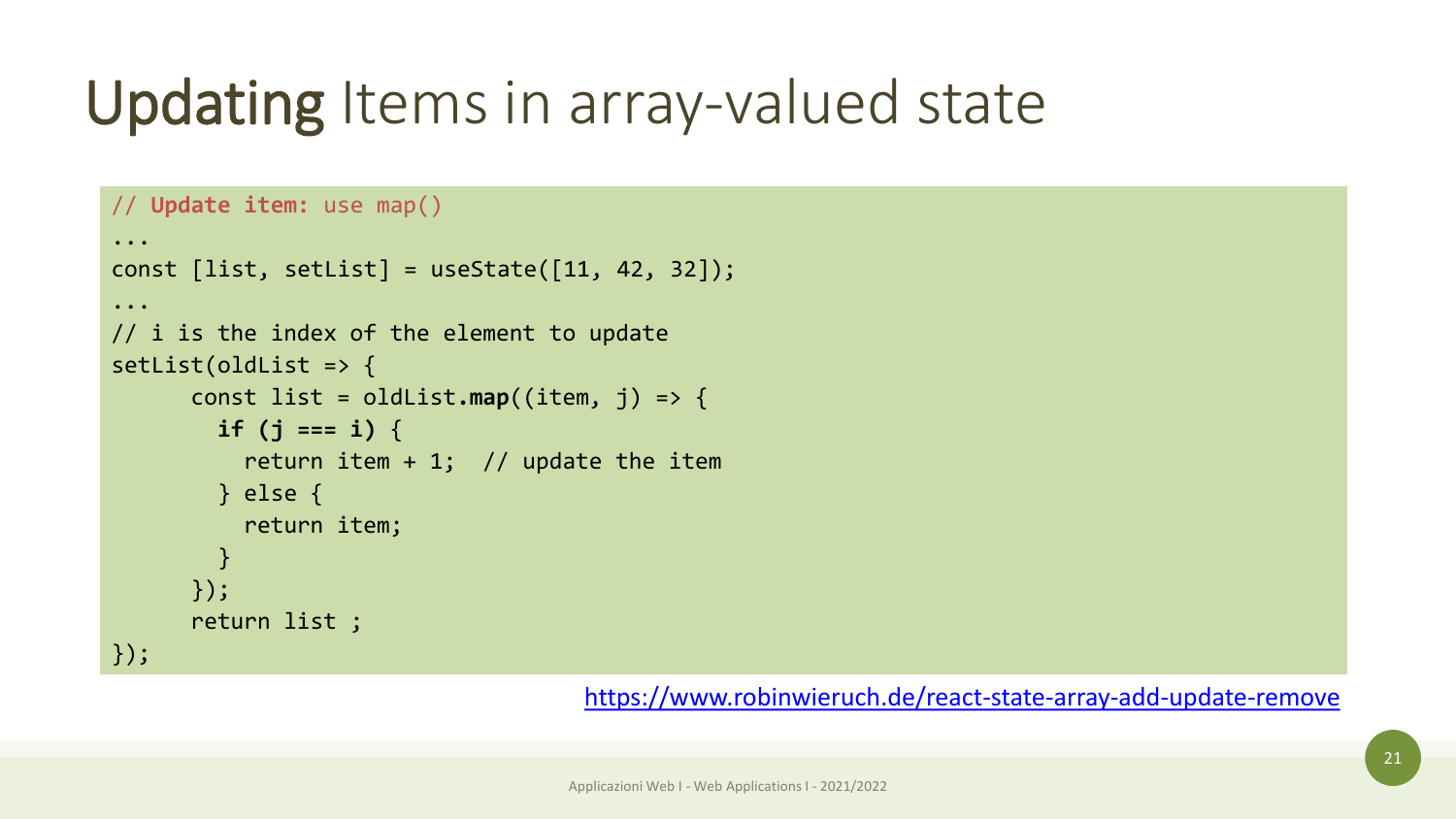# Updating Items in array-of-objects state

```
// Update item: use map(); if items are objects, always return a new object if modified
...
const [list, setList] = useState([id:3, val: 'Foo'], [id:5, val: 'Bar']);
...
// i is the id of the item to update
setList(oldList \Rightarrow \{const list = oldList.map((item) => {
    if (item.id === i) {
      // item.val='NewVal'; return item; // WRONG: the old object must not be reused
      return {id:item.id, val:'NewVal'}; // return a new object: do not simply change content
   } else {
      return item;
   }
 });
 return list ;
});
```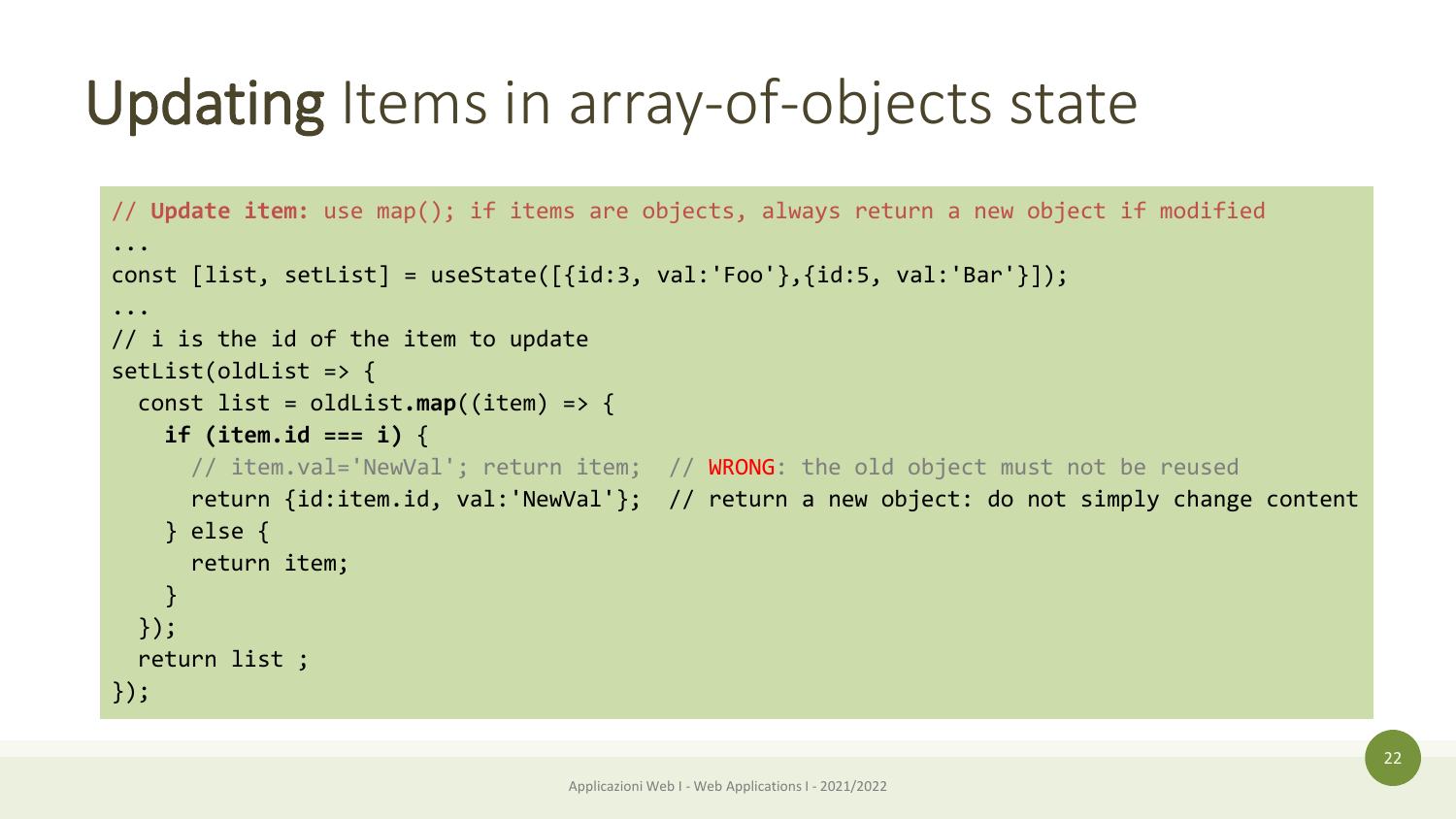#### Removing Items in array-valued state

```
// Remove item: use filter()
...
const [iist, setList] = useState([11, 42,32]);
...
// i is the index of the element to remove
setList(oldList=> {
  return oldList.filter(
      (item, i) \Rightarrow i != = j);});
                                                // Remove first item(s): use destructuring
                                                 ...
                                                const [list, setList] = useState([11, 42,32]);
                                                 ...
                                                setList(oldList => {
                                                    const [first, ...list] = oldList;
                                                    return list ;
                                                });
```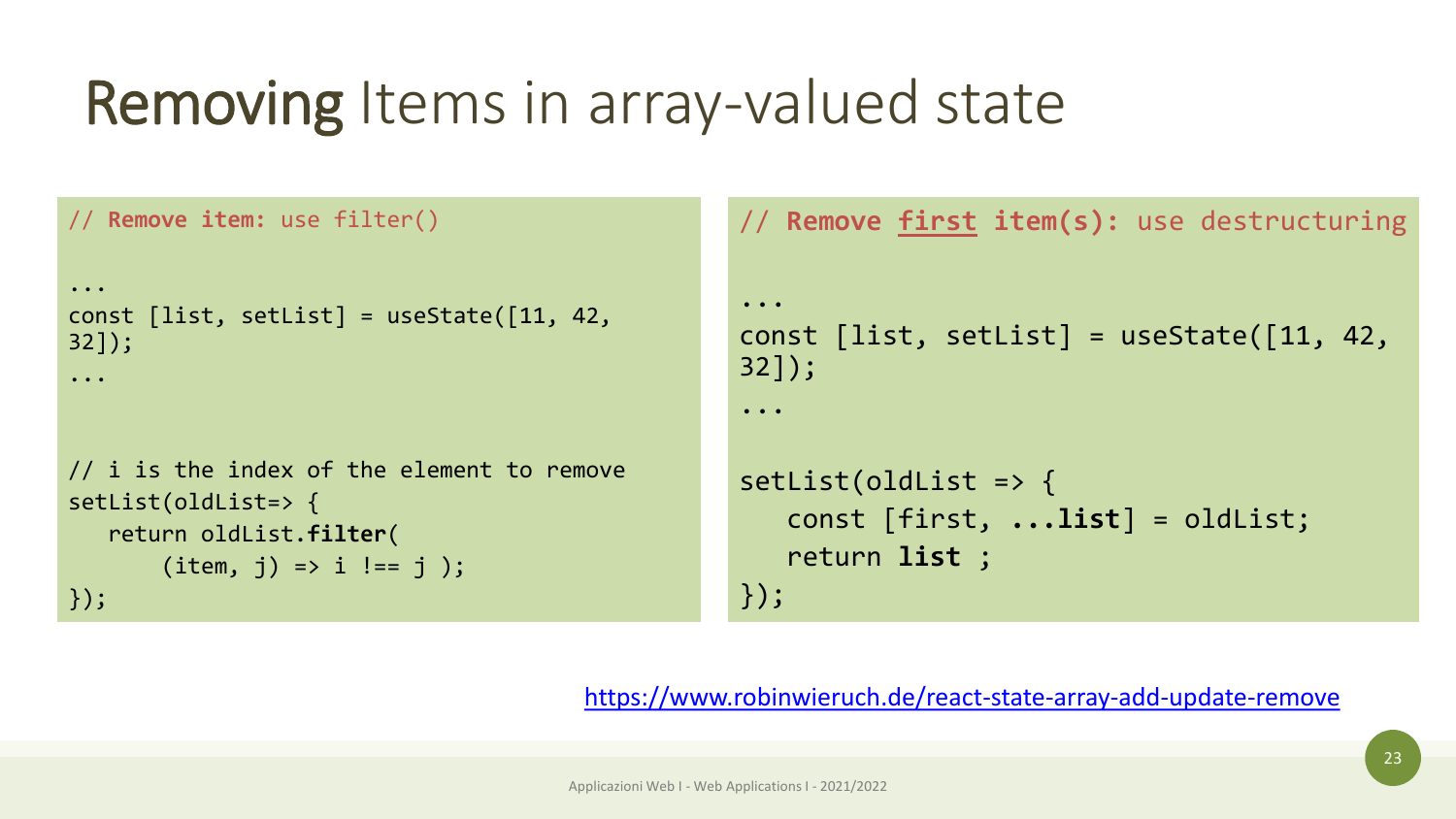# Tip: Heuristics for State Lifting

- Presentational components
	- Forms, Tables, Lists, Widgets, …
	- Should contain local state to represent their display property
	- Sort order, open/collapsed, active/paused, …
	- Such state is *not interesting outside* the component
- Application components (or Container components)
	- Manage the information and the application logic
	- Usually don't directly generate markup, generate props or context
	- Most application state is "lifted up" to a Container
	- Centralizes the updates, single source of State truth